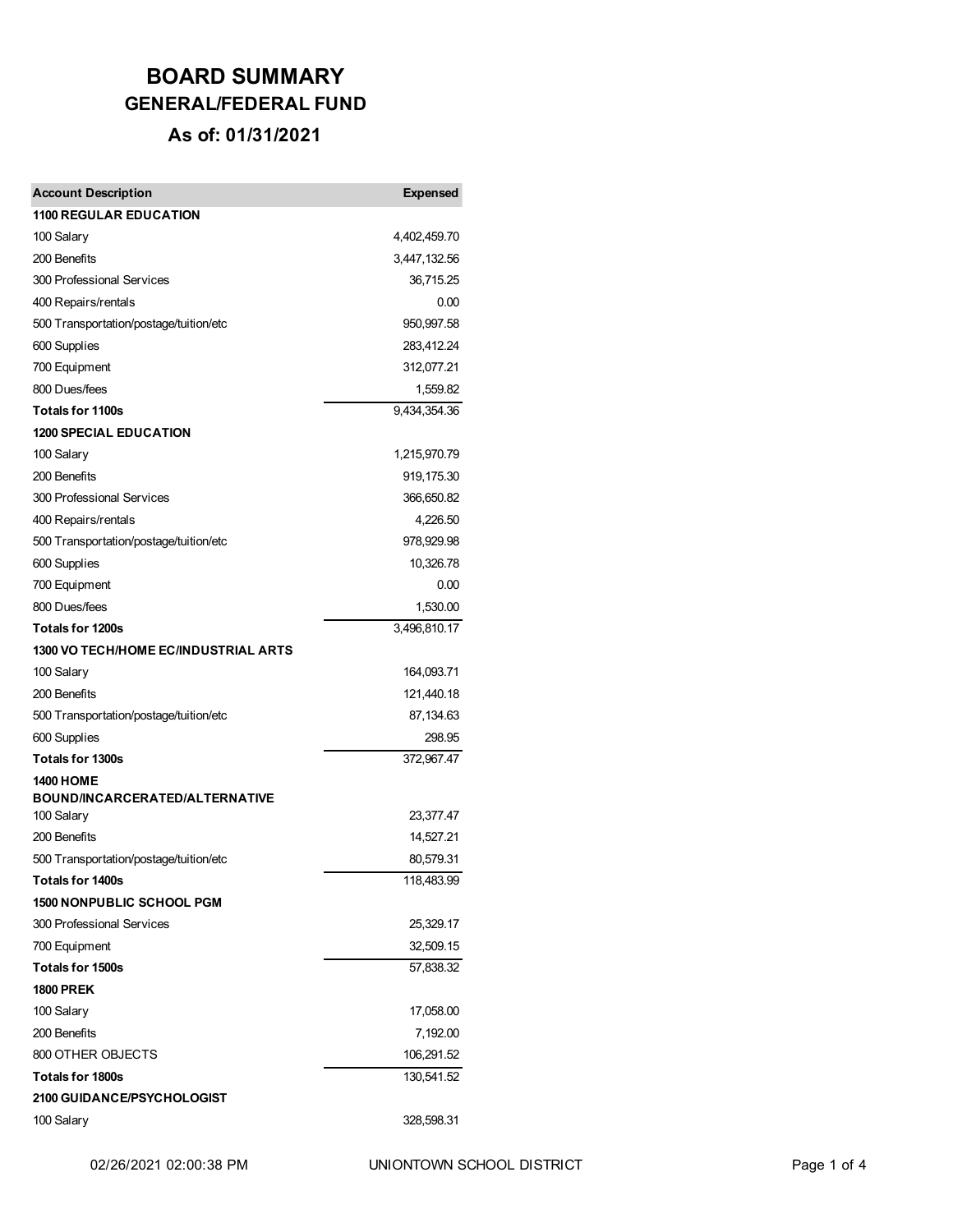| 200 Benefits                                 | 251,529.13   |
|----------------------------------------------|--------------|
| 300 Professional Services                    | 4,277.78     |
| 400 Repairs/rentals                          | 313.84       |
| 500 Transportation/postage/tuition/etc       | 331.04       |
| 600 Supplies                                 | 0.00         |
| <b>Totals for 2100s</b>                      | 585,050.10   |
| 2200 LIBRARY/CURRICULUM/BOARD/TAX            |              |
| 100 Salary                                   | 167,404.10   |
| 200 Benefits                                 | 159,426.67   |
| 300 Professional Services                    | 29,465.85    |
| 400 Repairs/rentals                          | 448.06       |
| 500 Transportation/postage/tuition/etc       | 0.00         |
| 600 Supplies                                 | 11,028.73    |
| Totals for 2200s                             | 367,773.41   |
| <b>2300 SUPERINTENDENT/PRINCIPALS</b>        |              |
| 100 Salary                                   | 732,465.77   |
| 200 Benefits                                 | 498,894.81   |
| 300 Professional Services                    | 172,074.21   |
| 400 Repairs/rentals                          | 28,577.39    |
| 500 Transportation/postage/tuition/etc       | 9,310.22     |
| 600 Supplies                                 | 4,001.67     |
| 800 Dues/fees                                | 6,057.33     |
| Totals for 2300s                             | 1,451,381.40 |
| <b>2400 NURSES/PHYSICIANS/DENTAL</b>         |              |
| 100 Salary                                   | 88,894.30    |
| 200 Benefits                                 | 86,712.42    |
| 300 Professional Services                    | 88,752.18    |
| 400 Repairs/rentals                          | 0.00         |
| 500 Transportation/postage/tuition/etc       | 73.07        |
| 600 Supplies                                 | 12,429.39    |
| 700 Equipment                                | 0.00         |
| Totals for 2400s                             | 276,861.36   |
| <b>2500 BUSINESS OFFICE</b>                  |              |
| 100 Salary                                   | 116,554.35   |
| 200 Benefits                                 | 81,673.00    |
| 300 Professional Services                    | 1,260.00     |
| 400 Repairs/rentals                          | 4,764.84     |
| 500 Transportation/postage/tuition/etc       | 4,979.66     |
| 600 Supplies                                 | 1,607.31     |
| 800 Dues/fees                                | 1,105.19     |
| Totals for 2500s                             | 211,944.35   |
| <b>2600 BUILDINGS &amp; GROUNDS/SECURITY</b> |              |
| 100 Salary                                   | 1,044,643.69 |
| 200 Benefits                                 | 847,877.26   |
|                                              |              |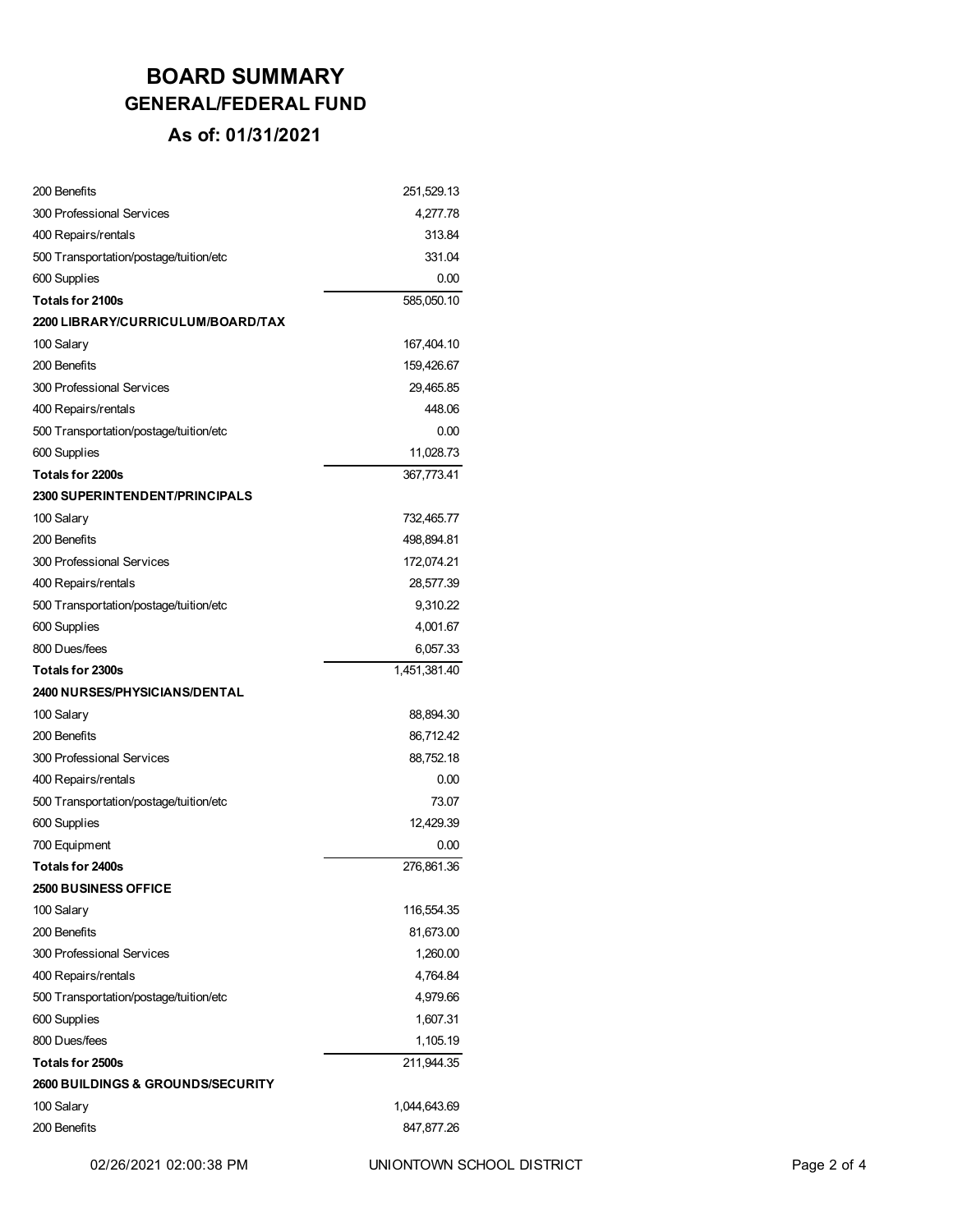| 300 Professional Services              | 860.00       |
|----------------------------------------|--------------|
| 400 Repairs/rentals                    | 345,215.20   |
| 500 Transportation/postage/tuition/etc | 154,115.74   |
| 600 Supplies                           | 342,909.39   |
| 700 Equipment                          | 197,199.69   |
| 800 Dues/fees                          | 5,561.58     |
| Totals for 2600s                       | 2,938,382.55 |
| <b>2700 TRANSPORTATION</b>             |              |
| 100 Salary                             | 78,407.00    |
| 200 Benefits                           | 71,977.25    |
| 400 Repairs/rentals                    | 3,399.02     |
| 500 Transportation/postage/tuition/etc | 1,444,810.82 |
| 600 Supplies                           | 1,571.88     |
| 800 Dues/fees                          | 0.00         |
| Totals for 2700s                       | 1,600,165.97 |
| <b>2800 TECHNOLOGY</b>                 |              |
| 100 Salary                             | 92,076.06    |
| 200 Benefits                           | 67,678.19    |
| 300 Professional Services              | 82,099.70    |
| 400 Repairs/rentals                    | 84,381.76    |
| 500 Transportation/postage/tuition/etc | 696.00       |
| 600 Supplies                           | 72,493.76    |
| 700 Equipment                          | 108.11       |
| 800 Dues/fees                          | 50.00        |
| Totals for 2800s                       | 399,583.58   |
| <b>2900 INTERMEDIATE UNIT</b>          |              |
| 500 Transportation/postage/tuition/etc | 32,266.84    |
| Totals for 2900s                       | 32,266.84    |
| <b>3200 ATHLETICS</b>                  |              |
| 100 Salary                             | 62,668.80    |
| 200 Benefits                           | 14,481.89    |
| 300 Professional Services              | 2,627.33     |
| 500 Transportation/postage/tuition/etc | 1,409.20     |
| 600 Supplies                           | 12,978.64    |
| 700 Equipment                          | 4,367.55     |
| 800 Dues/fees                          | 3,488.81     |
| Totals for 3200s                       | 102,022.22   |
| <b>3300 COMMUNITY SERVICES</b>         |              |
| 100 Salary                             | 0.00         |
| 200 Benefits                           | 0.00         |
| 600 SUPPLIES                           | 0.00         |
| Totals for 3300s                       | 0.00         |
| <b>4500 BUILDING ACQUISITION</b>       |              |
| 700 Equipment                          | 13,988.59    |